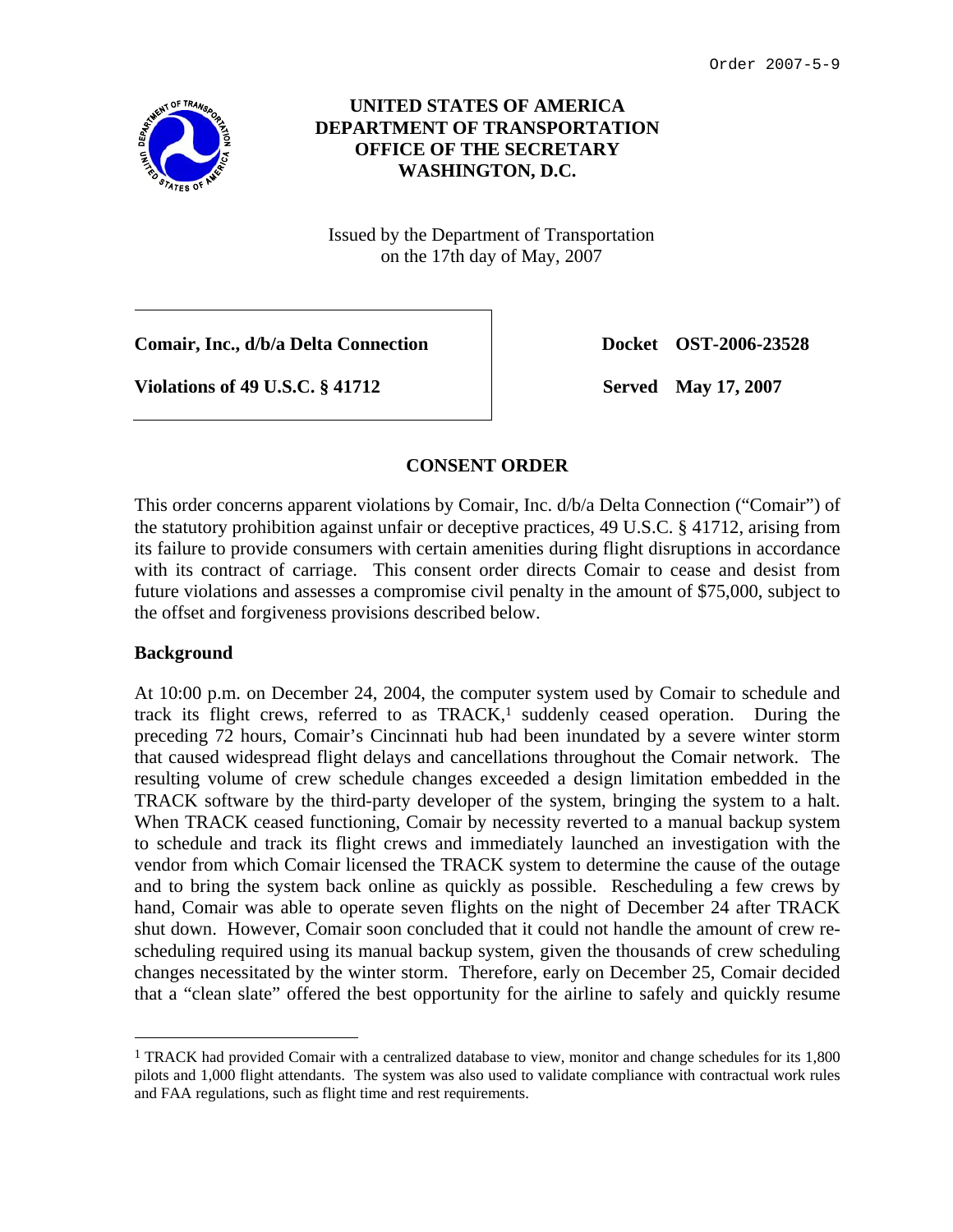full operations and minimize passenger inconvenience. Accordingly, Comair cancelled all 1,100 flights scheduled for December 25, 2004, and notified employees that it might also need to cancel all flights scheduled to operate on December 26. Working with its vendor, Comair was able to restore the TRACK system late on December 25 but because flight crews and aircraft were not properly positioned to resume full operations immediately, Comair cancelled or delayed another 3,900 of its 4,500 flights scheduled to operate between December 25 and December 28, 2004. By the end of December 28, 2004, Comair had resumed normal operations.

During the 2004 holiday season, Comair's contract of carriage2 provided, *inter alia*, that "[w]hen as a result of factors within [Comair's] control, you miss a connection due to flight delays, your flight is cancelled, or a substitution of equipment results in a change in the class of service that you purchased or prevents us from transporting you, [Comair] will provide you with ... a voucher for one night's lodging [if available] when the delay is during the period of 10:00 pm to 6:00 am." Delta Domestic General Rules Tariff, Rule 240(C)(3)(b). The contract of carriage further stipulated that Comair would not be responsible for such amenities in the event of a *force majeure*, which the carrier defined to include, among other things, weather conditions, acts of God, or "[a]ny other condition beyond [Comair's] control or any fact not reasonably foreseen by [Comair]." *Id.* at Rule 240(B).

Comair employee internal guidance clearly indicates that in instances in which a cancellation is due to a cause that may be categorized as "Equipment Unavailable," "Mechanical," "Crew" or "Denied Boarding," customers are eligible for amenities, including hotel and meal accommodations, subject only to availability. The guidance states that customers are eligible for hotel amenities even if the cancellation or missed connection is only partially the result of factors within Comair's control.

Consistent with this guidance, initially, Comair appeared to treat the computer system failure as an event that would entitle customers to amenities, including hotel vouchers, with Comair and Delta employees being told that Comair was canceling their December 25 operations "due to crew tracking computer problems," described generally as a "computer outage." Employees were advised that enroute or diverted customers were eligible for "normal amenities" for a maximum of 24 hours.

However, a company-wide email sent to Comair employees at 5:27 p.m. on December 25, stated that "[t]he cancellations are the result of the severe weather, which stressed Comair's infrastructure and cause[d] the computer system that manages crew flight assignments (a.k.a SBS) to become inoperative." This statement was reiterated in a Comair press release issued at 4:43 p.m. on December 26, 2004.3 Comair's communication appeared to link the cancellations from the computer outage solely to the weather rather than to its crew-

<sup>&</sup>lt;sup>2</sup> At all times relevant herein, Comair, as a "Delta Connection" carrier, used the contract of carriage dictated by and for Delta Air Lines, Inc.

<sup>3</sup> On December 27, 2004, Comair's website stated that the problems during the "busy holiday season" were "exacerbated by problems with the airline's crew scheduling system." Company News page (emphasizing Comair's willingness to work with the Department to determine what had happened).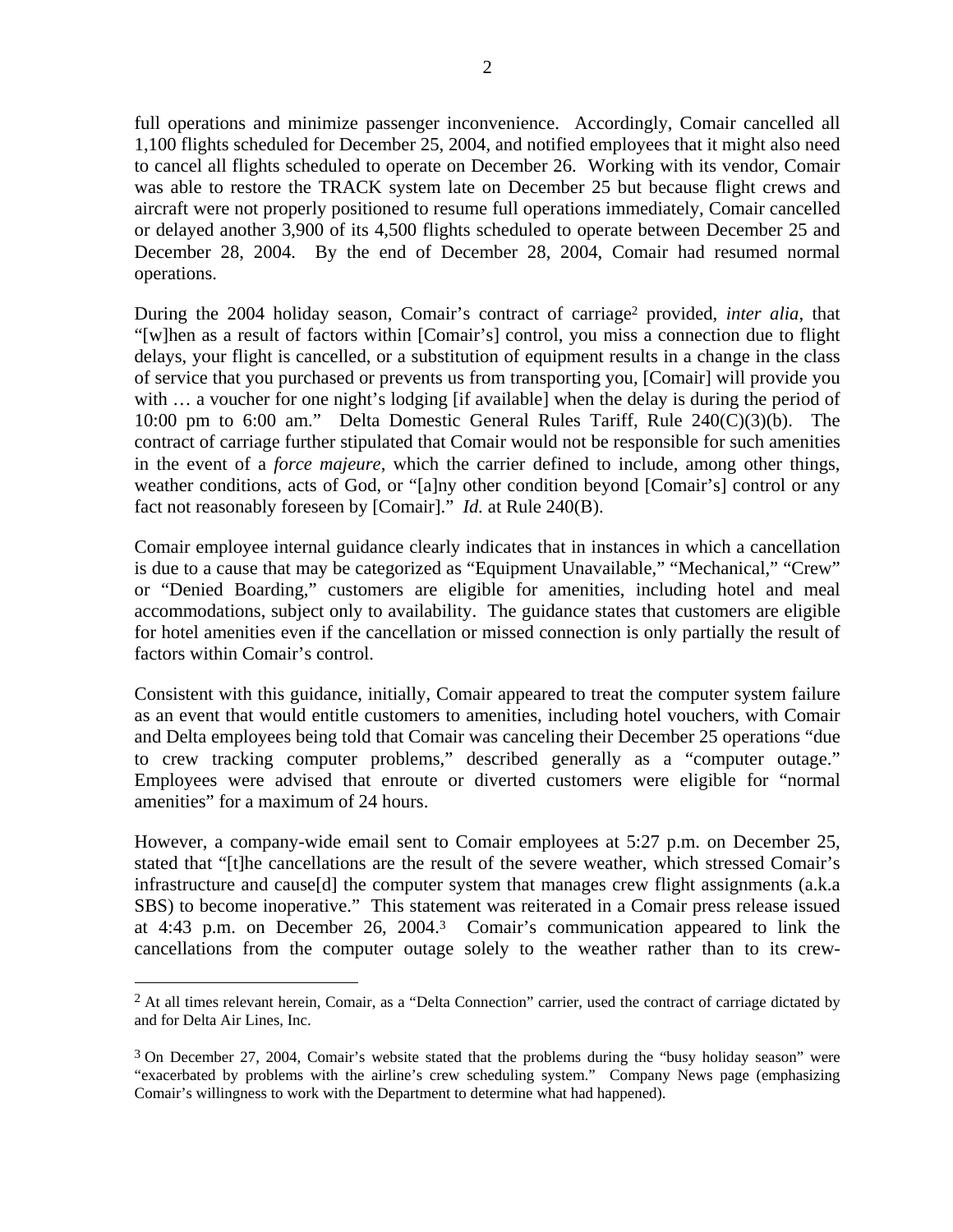scheduling computer system failure,<sup>4</sup> which may have affected how its employees responded to customer requests for amenities.

The Enforcement Office has learned of at least four instances where Comair customers who were affected by flight cancellations between December 25 and December 28 were informed that hotel vouchers would not be provided because their flight cancellation was the result of weather, even though Comair knew that all flights cancelled on or after December 25 were cancelled, at least in part, due to the TRACK outage. Each such instance appears to involve communications by employees or agents of Comair whereby customers were, at a minimum, not fully informed about the nature of the service disruption affecting them, and were told that they were not entitled to hotel accommodations. As a factual matter, such customers were at least entitled to the carrier's diligent efforts and honest representations with regard to the reasons for the flight cancellations and the carrier's obligations to temporarily stranded customers which, it appears to the Enforcement Office, included hotel accommodations where appropriate. The Enforcement Office believes that consumers clearly were entitled to such amenities, not only in view of Comair's initial notice to its employees about the cause of its flight irregularities, but also in light of the common sense interpretation of its contract of carriage, and the facts present here.5

By misleading consumers in this manner, Comair engaged in an unfair and deceptive practice in violation of 49 U.S.C. § 41712.

#### **Mitigation**

In mitigation, Comair states that the disruptions to passenger travel during the holiday period of December 25-28, 2004, resulted from the confluence of two unprecedented, back-to-back events. First, a winter storm of historical proportions dumped 5 inches of ice and 4 inches of snow on Cincinnati between December 22 and 23, 2004. The fact that Cincinnati is Comair's major hub and the home area for many of its flight and cabin crews exacerbated the resulting complications substantially. According to Comair, the crew scheduling computer system used by Comair to schedule flight/cabin crews and monitor crew duty times shut down because Comair's efforts to get back on schedule and re-allocate aircraft crews exceeded a hidden defect, a monthly transaction limitation, of which Comair and its vendor were previously unaware. Comair states that it believes that the hidden limitation, the system default failure and the flight cancellations were beyond Comair's control and could not reasonably have been foreseen, and therefore the flight cancellations were subject to the *force majeure* provision of its contract of carriage. Comair states that the system was owned, controlled and maintained

<sup>4</sup> According to Comair, a latent defect contained in the vendor's software code, previously unknown to Comair, caused the system to shut down during a period of unusually heavy use. We conclude that the fact that this shutdown was triggered by Comair's efforts to reschedule its crews in response to severe weather does not make the defect or its manifestation a *force majeure* weather event, nor does it make the event beyond the carrier's control or one which could not reasonably be foreseen.

<sup>5</sup> In this regard, we note that consumer expectations and industry practice plainly contemplate that, in the ordinary course of business, a flight delay or cancellation caused by crew scheduling or maintenance requirements (such as the repair or replacement of malfunctioning equipment) would ordinarily not constitute a *force majeure* at law or under the contract of carriage.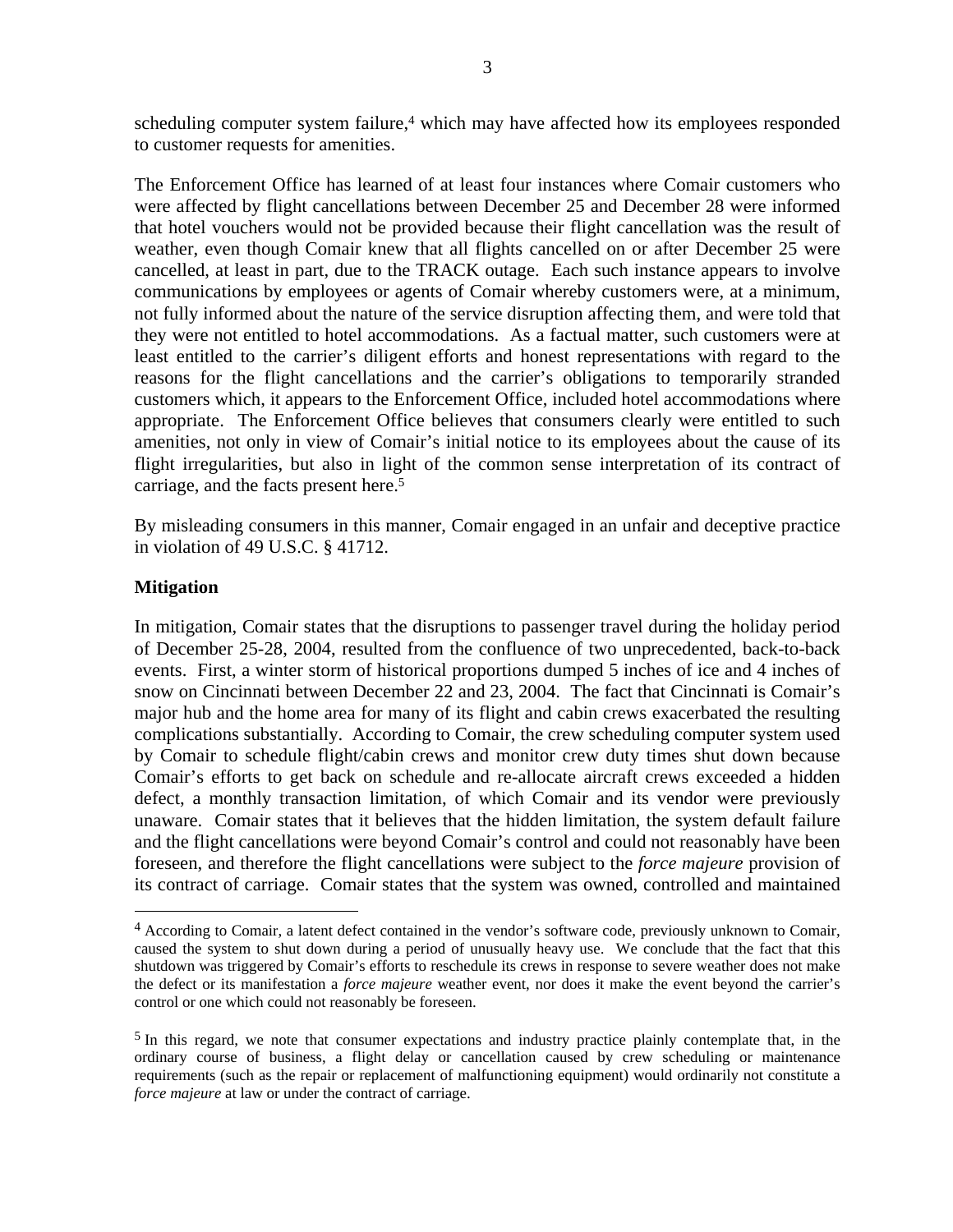by the vendor and licensed for use by Comair and that Comair had no control over its software content.

Comair asserts that, despite these two extraordinary events, it kept safety and passenger service as its top priorities. Comair states that as the winter storm approached Cincinnati, it proactively began contacting and re-routing passengers and, further, waived all re-ticketing fees and penalties for passengers choosing to rebook for alternative dates. Comair asserts that it also booked more than 2,000 hotel rooms in the Cincinnati area (all that were available at that time) at discount rates, and affected passengers took advantage of Comair's foresight, utilizing approximately 1,800 of those rooms. According to Comair, unaccompanied minors who had to stay overnight in Cincinnati during the winter storm were accommodated and chaperoned, with the last minor departing Cincinnati by mid-day of December 25. With respect to the computer failure, Comair worked diligently with its vendor throughout Christmas Day to restore the computer system, eventually implementing a temporary fix late on December 25.

Comair asserts that it further evaluated passenger reimbursement requests and, in many cases, did reimburse passengers on a case-by-case basis for out of pocket expenses. Comair states that it and Delta refunded tickets for thousands of passengers. According to Comair, one billion (1,000,000,000) frequent flyer miles and/or travel vouchers (valued well in excess of reasonable local overnight hotel accommodations) were also distributed to affected passengers in the aftermath of the service disruption.

In the end, Comair believes that it made extraordinary efforts to protect passengers and minimize the impact of the storm while nonetheless maintaining safety and security as its highest priority. Comair maintains that, although the Department reportedly received complaints from certain passengers notwithstanding Comair's extraordinary efforts over the holiday period, it has also received numerous expressions of thanks and understanding for its handling of this extraordinarily difficult situation.

### **Decision**

We view seriously any carrier's failure to honor commitments made to consumers, particularly those contained in its contract of carriage. We understand that there may be disagreement over the application of provisions in that contract of carriage to particular situations. Here, however, we find unpersuasive Comair's position that, by hiring an outside vendor to develop and maintain its computerized crew scheduling system, a software problem with the system is outside of Comair's control. Thus we do not agree that Comair's decision to cancel all flight operations beginning on December 24, 2004, was properly subject to the *force majeure* provision of its contract of carriage.6 A carrier cannot escape responsibility for

<sup>6</sup> The critical *force majeure* inquiry here, as in any such case, is not whether Comair knew or could have known the precise mechanism by which its computerized scheduling system ceased functioning, but whether it anticipated or should have anticipated that some failure of its computerized scheduling system could occur. We conclude that Comair understood that such a failure was possible, and even prepared for it by having in place an explicit backup procedure. Comair cannot assert that it could not have foreseen what it had, in fact, prepared to contend with.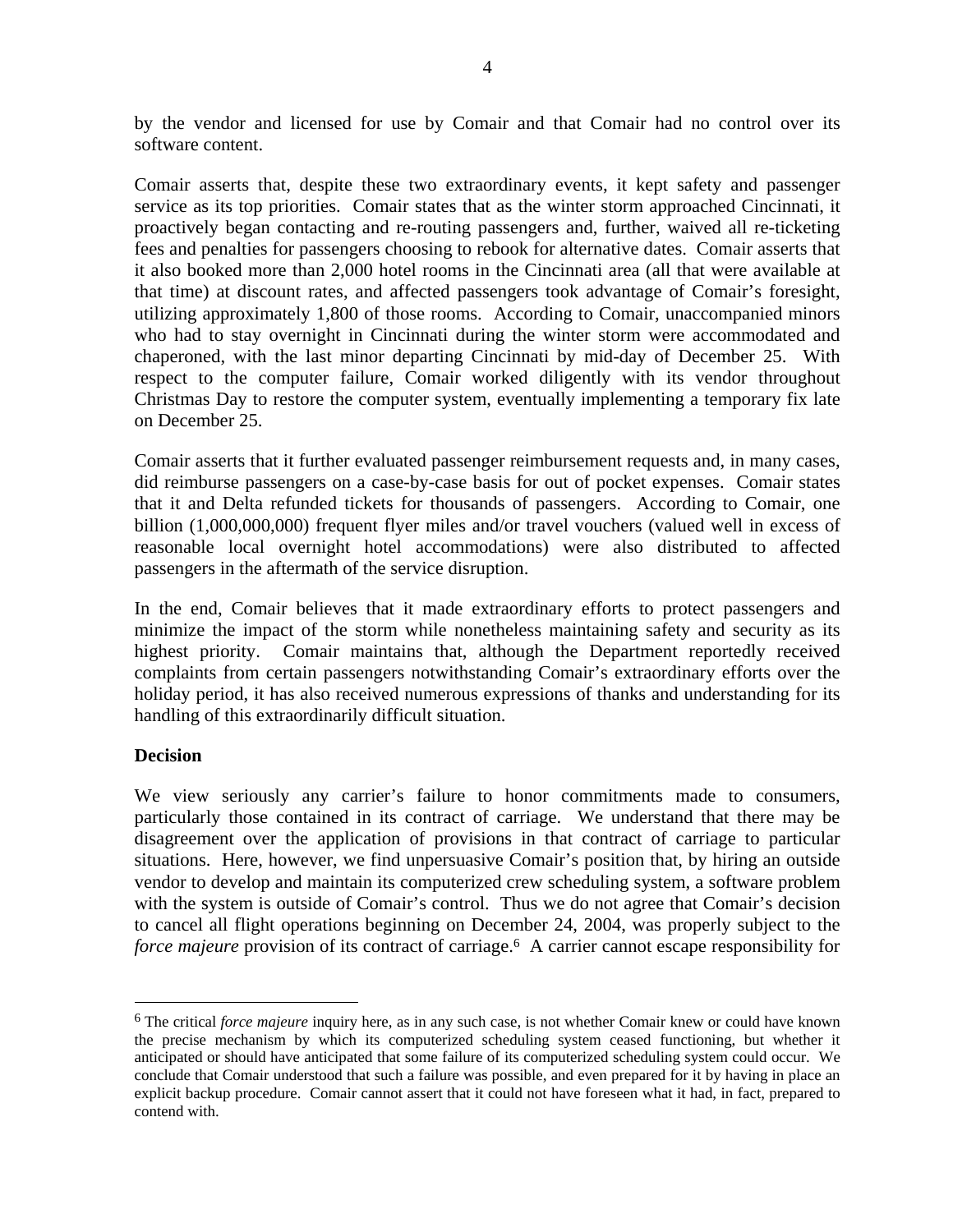the failure of mission critical components of its own infrastructure by the mere act of subcontracting development and maintenance responsibilities to one or more third parties.

We have carefully considered the facts of this case, including the explanation provided by Comair, and continue to believe enforcement action is necessary. Comair, in order to avoid litigation, and without admitting or denying the alleged violations, agrees to the issuance of this order to cease and desist from future violations of 49 U.S.C. § 41712 with respect to the provision of amenities to consumers, and to an assessment of \$75,000 in compromise of potential civil liabilities. Of that \$75,000 assessed amount, \$25,000 shall be paid, subject to offset as provided in ordering paragraph 4 below. The remaining \$50,000 shall be suspended, and forgiven after one year, if the carrier commits no further similar violation during that oneyear period. This compromise assessment is appropriate in view of the nature and extent of the alleged violations at issue and serves the public interest.

We believe that this consent order and the penalty it assesses provide an adequate deterrence to future noncompliance with the above-cited statutory requirement by Comair, as well as by other carriers.

This order is issued under the authority contained in 49 CFR 1.57a and 14 CFR 385.15.

# **ACCORDINGLY**,

- 1. Based on the above discussion, we approve this settlement and the provisions of this order as being in the public interest;
- 2. We find that by engaging in the conduct described herein, Comair, Inc., engaged in an unfair and deceptive practice in violation of 49 U.S.C. § 41712;
- 3. We order Comair, Inc., and all other entities owned and controlled by or under the common ownership and control with Comair, Inc., and their successors and assignees to cease and desist from further similar violations of 49 U.S.C. § 41712;
- 4. We assess Comair, Inc., a compromise civil penalty of \$75,000 in lieu of civil penalties that might otherwise be assessed for the violations described herein. Of this total amount,
	- a. up to \$25,000 shall be credited to Comair, Inc., on a dollar-for-dollar basis for its expenditures during the 12 months following the service date of this order to Comair passengers above and beyond what is required by its contract of carriage;
	- b. to the extent that Comair, Inc., fails to meet the offset credit provisions permitted under paragraph 4(a) above, or to adequately document the offset credit amount as required by paragraph 5, the unexpended portion of that amount shall become due and payable 14 months after the service date of this order;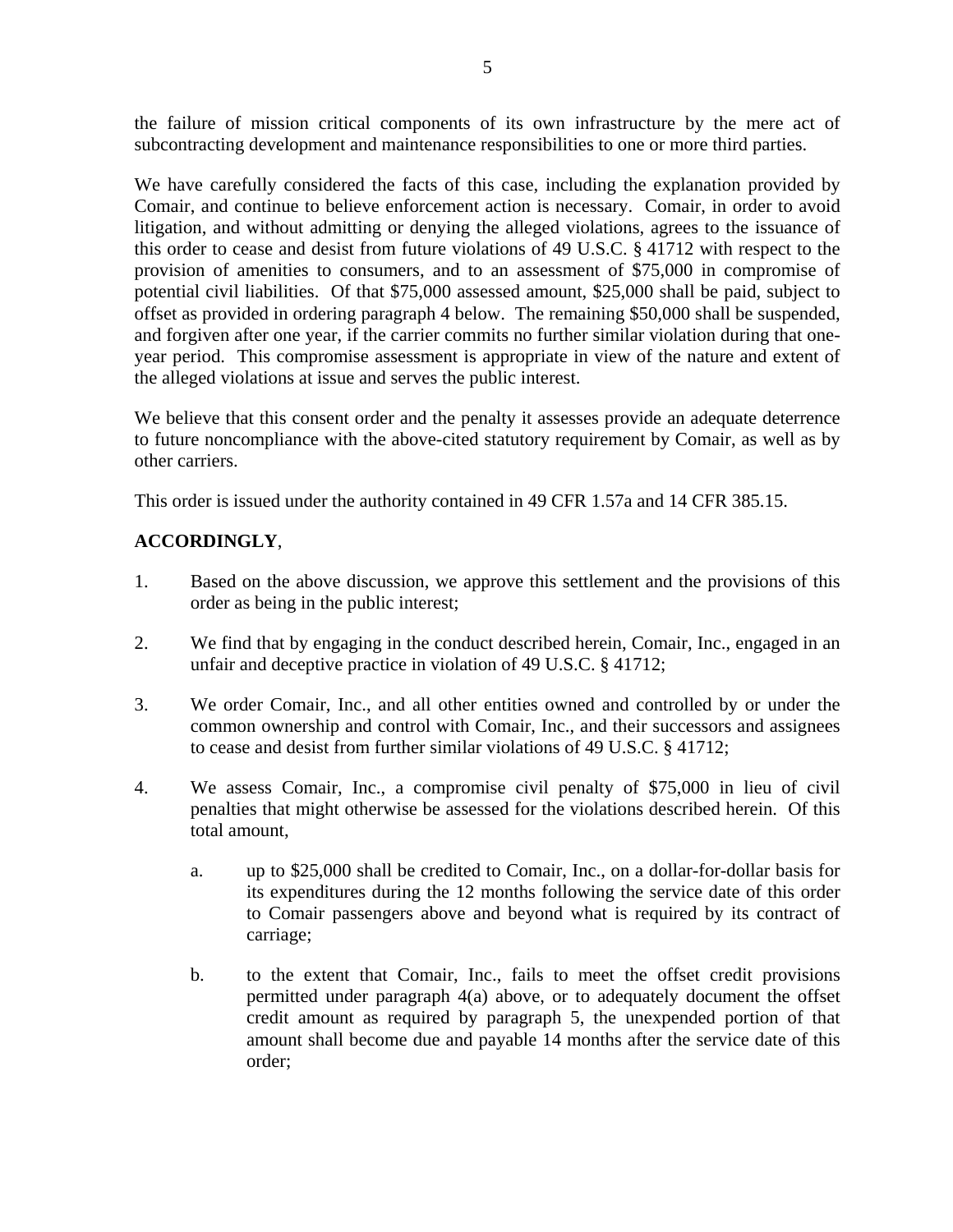- c. the remaining \$50,000 shall be suspended for 14 months after the service date of this order, and then forgiven unless Comair, Inc., violates the cease and desist provisions within 12 months of the service date of this order or fails to establish that it has met the credit offset/payment provisions of this order, in which case the entire unpaid amount shall become due and payable immediately and Comair, Inc., may be subject to additional enforcement action as well as the assessment of interest, penalty, and collection charges under the Debt Collection Act;
- 5. Within 13 months of the service date of this order, Comair, Inc., shall provide:
	- a. written certification to the Office of Aviation Enforcement and Proceedings that it has provided amenities to its passengers costing it up to \$25,000, above and beyond those required by its contract of carriage, in satisfaction of paragraph 4(a);
	- b. an explanation of the method used by Comair, Inc., to determine the total cost of such amenities, as well as an accounting of amenities provided and the manner in which their provision exceeds the requirements of its contract of carriage; and
	- c. a sworn statement from an appropriate company official certifying that the total expenditures were properly expended to the best of that official's knowledge after completion of a reasonable inquiry to establish the accuracy of the sworn statement;
- 6. The offset described in paragraph 4 may be amended with the approval of the Office of Aviation Enforcement and Proceedings. If Comair, Inc. intends to seek a change in the nature or extent of the offset, it must notify and obtain approval from the Office of Aviation Enforcement and Proceedings 30 days prior to the date documentation is due pursuant to paragraph 5; and